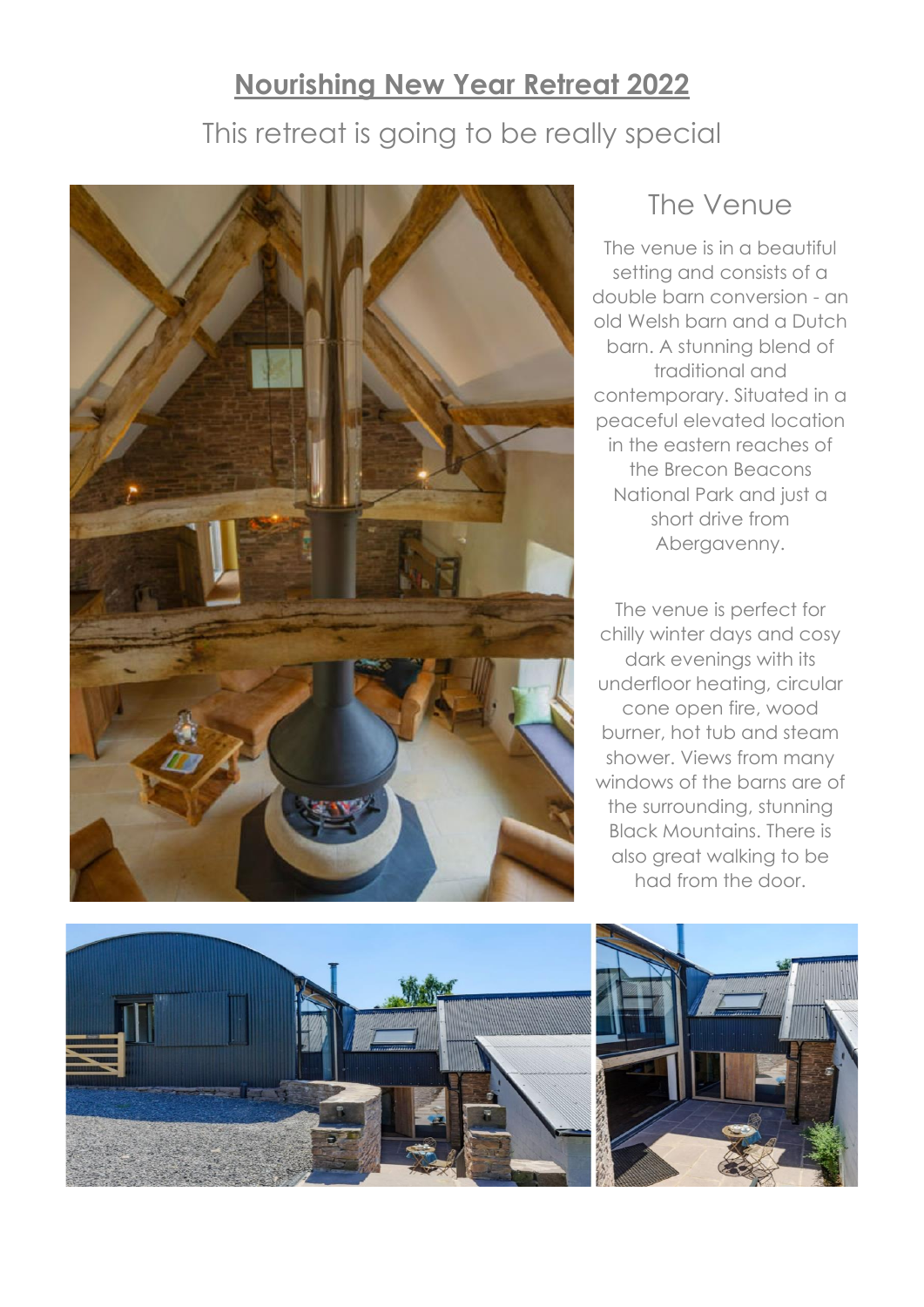## The Beautiful Yoga

It is a group of just 11 students - this is my smallest retreat yet. This means you get more individual attention, time and space. All the yoga classes are carried out by your experienced yoga teacher Kerrie. They will be a fusion from all of Kerrie's trainings, including; Hatha, Yin, Nidra, Meditation, Zen and visualization. This a retreat to nourish you, help you recharge and reset for the year ahead. There will be plenty of rest and relaxation as well as movement.



# Extra Treats

Treatments and massage are available! There will be lots of optional extras such as Bollywood dancing, new year workshop, shinrin yoku (forest bathing), making and eating s'mores around the indoor/outdoor fire pit, dips in the hot tub and a talk from our amazing ayurvedic chef around the secrets to health and long life. The food will be incredible……it's the BEST veggie food around and any allergies/intolerances can be fully accommodated.



# Schedule

The retreat begins on the afternoon of Friday 21st January with time to settle in and go for a wander before the first yoga class at 5.30pm. Dinner will be served at 7.30pm. Monday 24th January being departure day.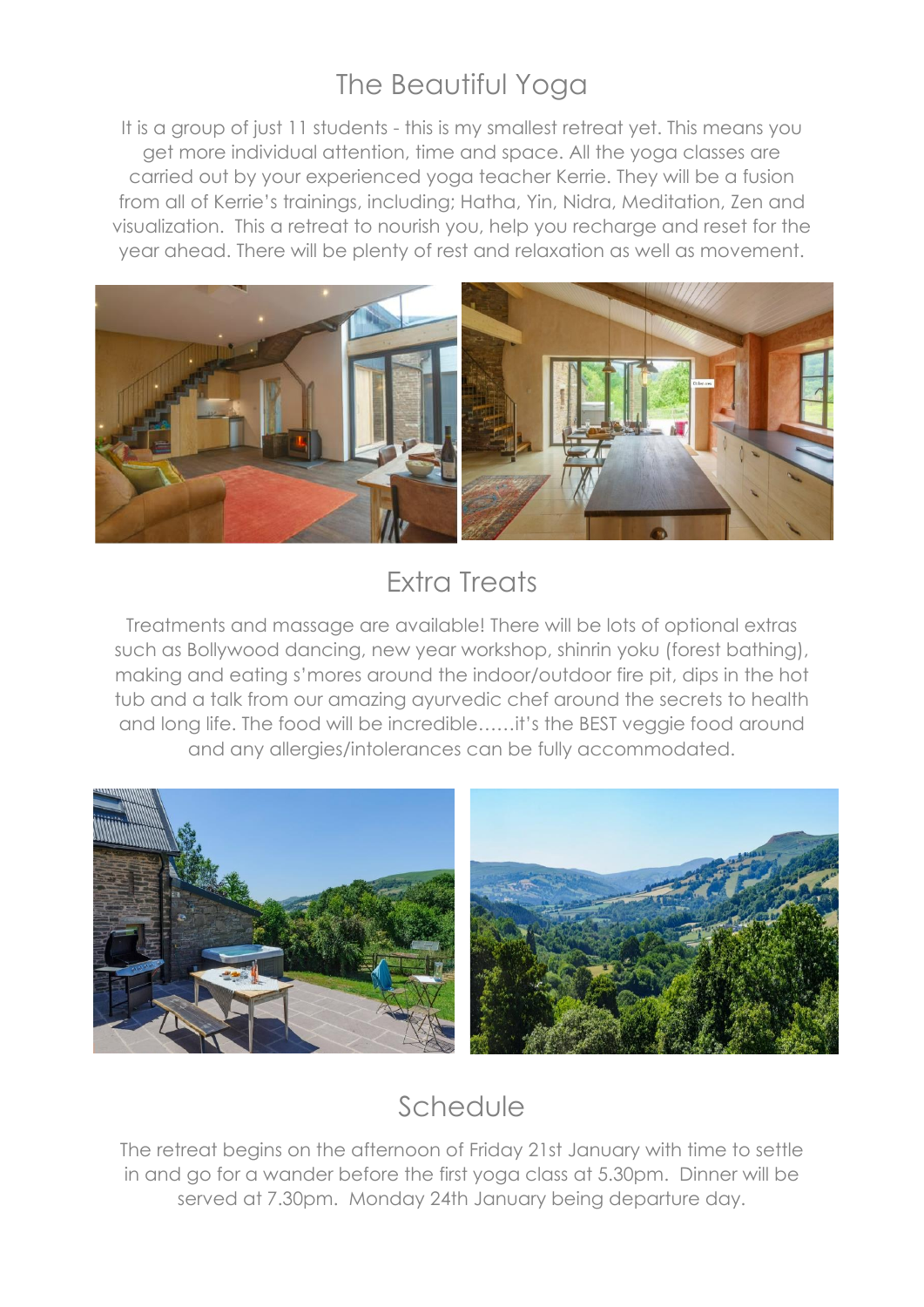# A taster……the likely schedule for Saturday

| 8.00am<br>$8.30 - 10$ am<br>10am<br>$11$ am $-3.30$ pm | Hot drink and protein snacks pre-yoga<br>Morning yoga and Zen meditation class<br>Brunch served of wholesome warming foods and teas<br>Free time for walking, reading, hot tub, treatments or just relax.<br>Optional walking meditation and shinrin yoku (forest bathing) in<br>the tranquil surrounding countryside. |
|--------------------------------------------------------|------------------------------------------------------------------------------------------------------------------------------------------------------------------------------------------------------------------------------------------------------------------------------------------------------------------------|
| 3.30pm - 4.30pm                                        | Secrets from the amazing ayurvedic chef - Themed talk and<br>questions around the secrets to health and long life!                                                                                                                                                                                                     |
| $4.30pm - 5pm$                                         | <b>Bollywood Dancing Discovery Session</b>                                                                                                                                                                                                                                                                             |
| $5.30$ pm $- 7.30$ pm                                  | Evening yoga and meditation class                                                                                                                                                                                                                                                                                      |
| 7.30pm                                                 | Delicious Vegetarian Dinner                                                                                                                                                                                                                                                                                            |
| 8.30pm                                                 | S' mores around the outdoor/indoor fire pit                                                                                                                                                                                                                                                                            |
| 10 <sub>pm</sub>                                       | Bedtime!                                                                                                                                                                                                                                                                                                               |

## Rooms and Prices

| Room                                                                          | <b>Type</b>                 | Price per person    | <b>Early Bird* Price</b>     |  |
|-------------------------------------------------------------------------------|-----------------------------|---------------------|------------------------------|--|
| <b>Name</b>                                                                   |                             | (unless stated)     | per person (unless stated)   |  |
| Twin                                                                          | Twin, shared bathroom       | £425                | £375                         |  |
| Peaks                                                                         |                             |                     |                              |  |
| Owl                                                                           | Double, shared shower       | One person £525     | One person £475              |  |
| <b>Nest</b>                                                                   | room                        | Two people £795     | Two people £745              |  |
| <b>Bunk</b>                                                                   | Triple room: two singles    | £425                | £375                         |  |
| House                                                                         | and one double bed          |                     |                              |  |
|                                                                               | (three people), shared      | Whole room          | Whole room                   |  |
|                                                                               | bathroom.                   | Group of four £1620 | Group of four £1420          |  |
|                                                                               |                             | (group saving       | (group saving of £80 PLUS    |  |
|                                                                               | (Adult bunk available       | of £80              | early bird of £200 off)      |  |
|                                                                               | and/or double can be        |                     |                              |  |
|                                                                               | shared for group bookings.  | Group of five £1970 | Group of five £1720          |  |
|                                                                               | For group discounts see     | (group saving       | (group saving of £100)       |  |
|                                                                               | next box).                  | of £100             | PLUS early bird of £250 off) |  |
| Fforest                                                                       | Private entrance, twin,     | £445                | £395                         |  |
| Cabin                                                                         | private Shower room,        |                     |                              |  |
|                                                                               | private outdoor (hot!) bath |                     |                              |  |
| Pig                                                                           | Twin, private ensuite       | £445                | £395                         |  |
| Style                                                                         |                             |                     |                              |  |
| *Early bird discount available until 29th October 2021. Deposit must be paid. |                             |                     |                              |  |